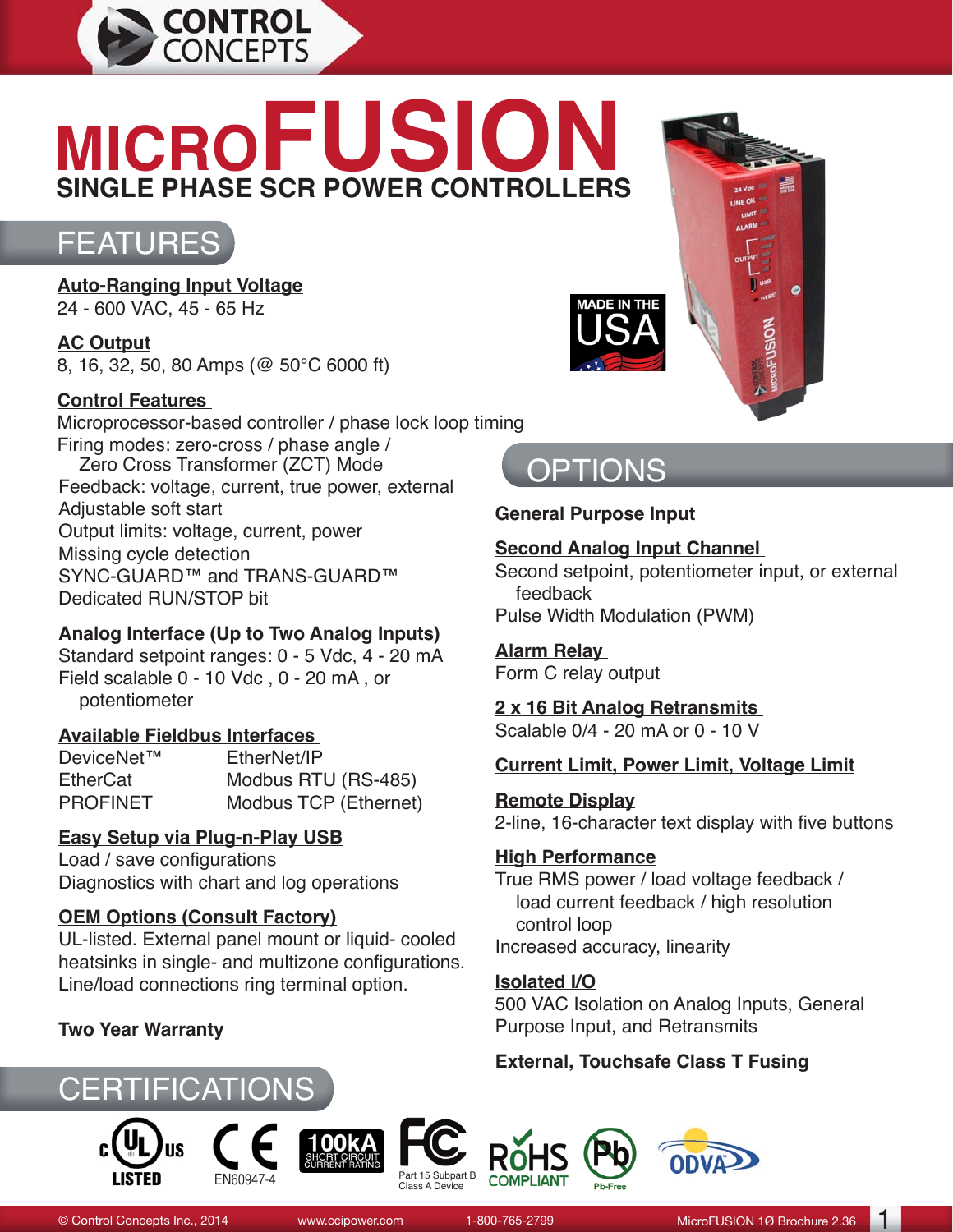

### **DESCRIPTION**

MicroFUSION is an ultra-compact highperformance microprocessor-based power controller, available in single phase, three phase 4 SCR, or three phase 6 SCR models to control AC loads.

Resistive or transformer-connected loads can be controlled in either Phase Angle, Zero Cross, or Zero Cross Transformer (ZCT) Mode. Output is controlled linearly with respect to command signal and can be set to the average or RMS value of the voltage and current, as well as true instantaneous power or external feedback.

MicroFUSION Series power controllers are available in current ratings from 8, 16, 32, 50, 80 Amps AC. Auto-ranging voltage circuitry enables main supply voltage from 24-600 VAC, (45-65 Hz)



eliminating the need for hardware jumpers or stocking multiple controllers for international voltages. A separate 24 Vdc power source supplies the control electronics and maintains critical communications to your control system when the mains are absent.

Status LEDs and an LED bar graph make operation and troubleshooting simple. A plug-n-play USB interface and free FUSION Control Panel software for the PC further simplifies installing and configuring the controller to your application. For example, controller settings can be duplicated simply by loading a configuration file saved from a previous unit.

Setpoints can be controlled through the standard analog or optional digital fieldbus interface. The factory-configured analog setpoint signal ranges are 0 - 5 Vdc and 4 - 20 mA, both of which are field scalable from 0 - 10 Vdc or 0 - 20 mA.

The fieldbus interface options include DeviceNet™, EtherNet/IP, EtherCAT, PROFINET, Modbus RTU (RS-485), or Modbus TCP. These can be used to communicate with a PLC or factory control system.

PROFINET, Modbus TCP, and EtherNet/IP are available as internal fieldbus options. All interfaces are available through an external module. Furthermore, a single external network module can control up to ten zones, reducing system installation costs.

The robust design of MicroFUSION allows for continuous full-frame current operation - without derating - at up to 50° C / 6000 ft altitude. Cooling is accomplished through either natural convection, forced air, optional external panel mount, or optional liquid-cooled chill plate.

The optional remote display provides clear readouts of key electrical parameters and alarm status. Set-points, limits and alarms are touchpad accessible and easily customized. For additional convenience, a panel mounting kit is also provided, eliminating the need for costly external meters / indicators / switches and the associated costs of wiring and labor.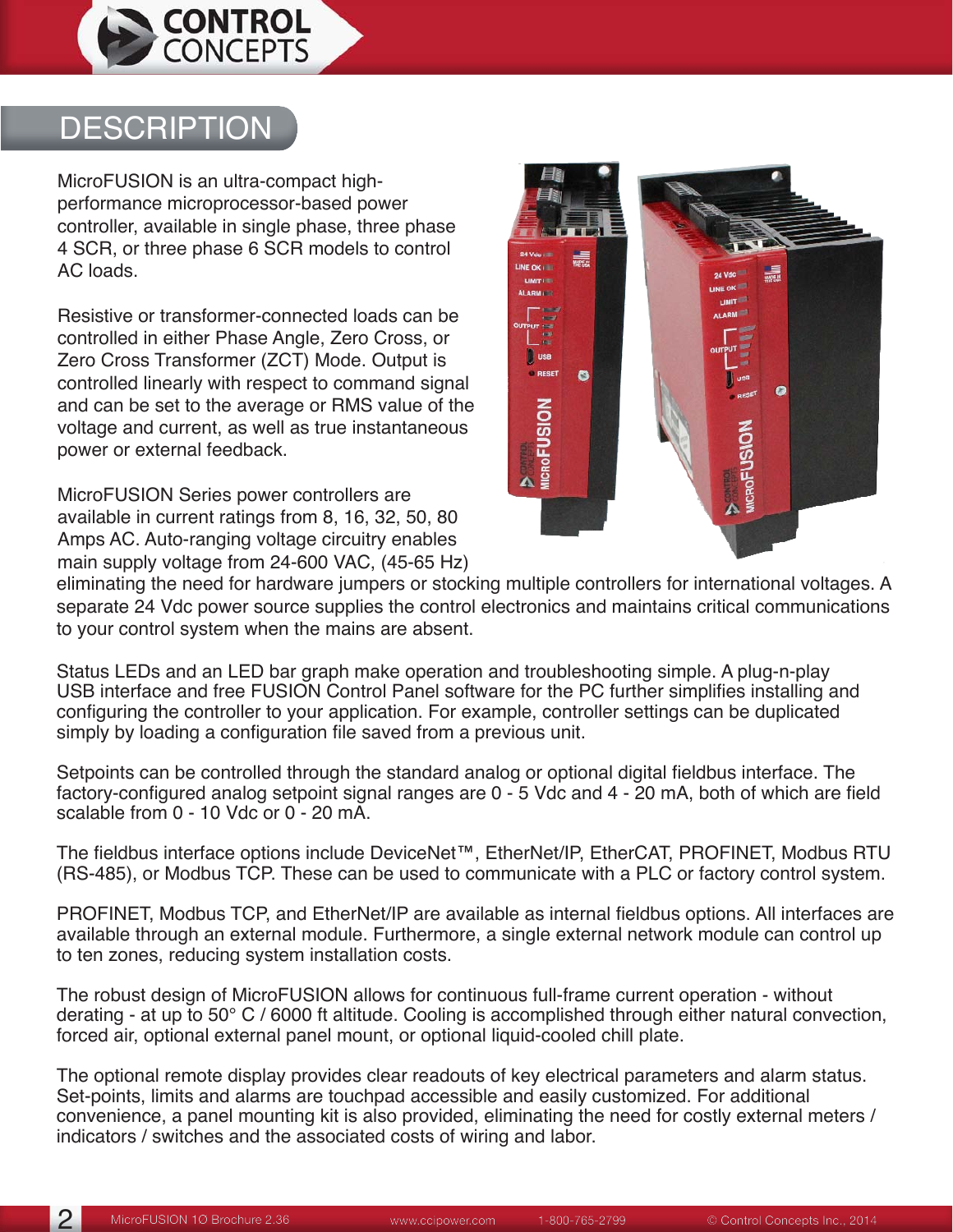

### **DIMENSIONS**

#### Dimensions: Inches [mm]

#### **Single Phase**



MicroFUSION can be mounted using a DIN rail mount or panel mount.

### P1/P2 CONNECTOR



### **SPECIFICATIONS**

#### $\overline{\mathbb{G}}$ Retransmit 1  $\begin{bmatrix} 0 \\ 0 \end{bmatrix}$  - Retransmit 2  $\int_{C}$  $\omega$ --------- LG  $\overline{\mathbf{4}}$  No Connect <sub>თ</sub> NO Ţ თ Relay (250 VAC Form C) C<br>NC IJ  $\overline{\phantom{0}}$ Ī.  $\infty$  NC €

| <b>POWER</b>                                          |                                                                        |
|-------------------------------------------------------|------------------------------------------------------------------------|
| Line Voltage (Auto Ranging)                           | 24 - 600 Vac (Nominal) +10% / -15% (Contact factory for other options) |
| Line Frequency (Auto Ranging)                         | 45 - 65 Hz                                                             |
| Frame Current Ratings (Amps)                          | Continuous RMS (AC)<br>8   16   32   50   80                           |
| <b>Current Rating- Peak Surge</b>                     | 20X frame rating                                                       |
| Minimum Hold/Latch Current                            | 500 mA                                                                 |
| SCR Rating (PIV)                                      | 1600 V peak forward & reverse                                          |
| Fusing                                                | Optional external Class T, branch-rated, touch-safe fusing             |
| Thermal                                               | Integrated heat sink thermal sensor                                    |
| <b>Current Limit</b>                                  | 20% – 105% of continuous rating of Frame Amp Rating                    |
| <b>Current Trip</b>                                   | 50% - 450% of continuous rating                                        |
| Power Dissipation                                     | 1.3 Watt per amp of load current per phase                             |
| Control Power / Operates Internal Control Electronics | 24 Vdc +10 / -15%                                                      |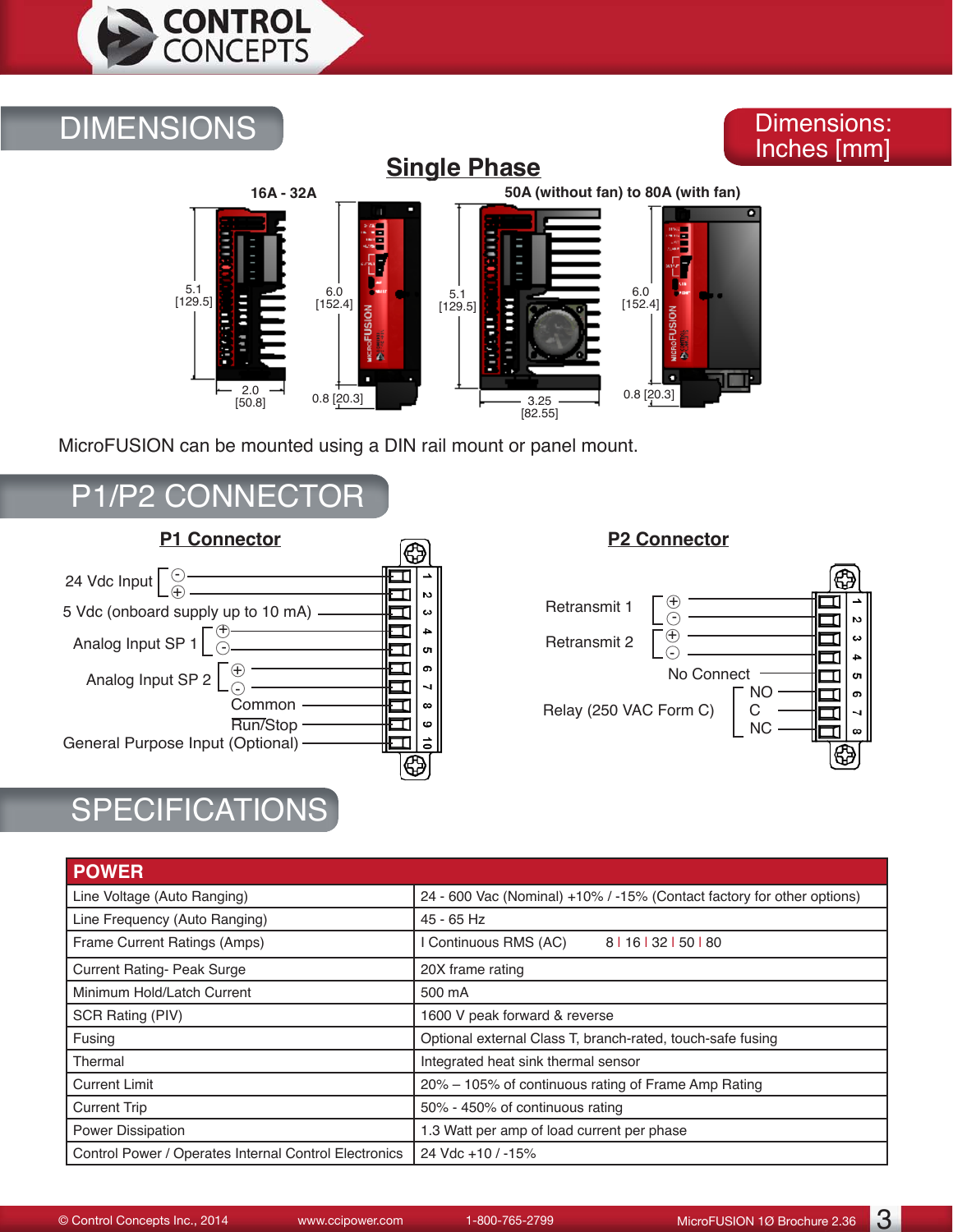

| <b>PERFORMANCE</b>               |                                                                                                                                   |                                                                                                                                   |
|----------------------------------|-----------------------------------------------------------------------------------------------------------------------------------|-----------------------------------------------------------------------------------------------------------------------------------|
|                                  | <b>Standard</b>                                                                                                                   | <b>High Performance Option</b>                                                                                                    |
| <b>Setpoint Resolution</b>       | 10k                                                                                                                               | 10k or 64k                                                                                                                        |
| Internal Control Loop Resolution | 16k                                                                                                                               | 64k                                                                                                                               |
| <b>Output Resolution</b>         | 12k @ 50Hz, 10k @ 60Hz                                                                                                            | 50k @ 50Hz, 42k @ 60Hz                                                                                                            |
| Accuracy (Full Conduction)       |                                                                                                                                   |                                                                                                                                   |
| Voltage                          | 3% of span                                                                                                                        | $0.5\%$ of span                                                                                                                   |
| Current                          | 3% of span                                                                                                                        | 0.5% of span                                                                                                                      |
| Power                            | 3% of span                                                                                                                        | 1% of span                                                                                                                        |
| <b>Output Linearity</b>          | 4% from 5 to 100% output range                                                                                                    | 1% from 5 to 100% output range                                                                                                    |
| Accuracy                         | A +10% to -15% line voltage change will result<br>in a max output change of 0.5% from 5 to<br>100% output range                   | A +10% to -15% line voltage change will result<br>in a max output change of 0.05% from 5 to<br>100% output range                  |
| <b>Temperature Drift</b>         | Output shall not change greater than 0.5% per<br>degree C max over the operating temperature<br>range from 5 to 100% output range | Output shall not change greater than 0.2% per<br>degree C max over the operating temperature<br>range from 5 to 100% output range |

| <b>ANALOG SETPOINT INPUTS</b> |             |                                                  |                     |  |
|-------------------------------|-------------|--------------------------------------------------|---------------------|--|
| Voltage                       | 0 - 10V     | 0 to 65535                                       | Update period: 6 ms |  |
| I Current                     | 0 - 20 mA   | 0 to 32767                                       |                     |  |
| I Pulse Width Modulation      | $0 - 100\%$ | Frequency range: 20 Hz to 2KHz or up to 2KHz max |                     |  |

| <b>ENVIRONMENTAL</b>                  |                                             |
|---------------------------------------|---------------------------------------------|
| Surrounding Air Operating Temperature | 32°F [0°C] - 122°F [50°C]                   |
| Humidity                              | 20% to 90% RH Non-Condensing                |
| <b>Rated Operating Altitude</b>       | Up to 6000 ft [1750m] at full rated current |
| Contaminates                          | ROHS Compliant, CE Pollution Degree 2       |
| Storage Temperature                   | - 4 to 176°F [- 20 to 80°C]                 |

| DC POWER CONSUMPTION     |               |  |
|--------------------------|---------------|--|
| 16 - 50 Amp Single Phase | 9 Watts       |  |
| 80 Amp Single Phase      | 11 Watts      |  |
| Onboard Fieldbus Module  | Add 0.7 Watts |  |
| I CCI Connect Module     | Add 6 Watts   |  |

| <b>SCCR</b>      |                            |                    |
|------------------|----------------------------|--------------------|
| Frame 1 Ø or 3 Ø | <b>Recommended Fusing</b>  | <b>SCCR Rating</b> |
| 8 Amp            | 10 Amp Fast Acting J or T  | 100 kA             |
| 16 Amp           | 20 Amp Fast Acting J or T  | 100 kA             |
| 32 Amp           | 40 Amp Fast Acting J or T  | 100 kA             |
| 50 Amp           | 60 Amp Fast Acting J or T  | 100 kA             |
| 80 Amp           | 100 Amp Fast Acting J or T | 100 kA             |

| <b>ENCLOSURE PROTECTIVE RATING</b> |                       |  |
|------------------------------------|-----------------------|--|
| International                      | IP 20                 |  |
| Remote Display                     | IP 65, UL Type 1 & 12 |  |

| <b>ISOLATION</b>      |                  |
|-----------------------|------------------|
| Signal to Line/Load   | 3750 Vac minimum |
| Line/Load to Ground   | 2500 Vac minimum |
| Signal to Ground      | 1500 Vac minimum |
| Line to Load          | 1400 Vac minimum |
| Network               | 1500 Vac minimum |
| <b>USB</b>            | 2500 Vac minimum |
| Signal to Processor   | 1500 Vac minimum |
| <b>Remote Display</b> | 2500 Vac minimum |

#### **RELIABILITY**

Mean Time Between Failure (MTBF) | Designed for 50,000 Hours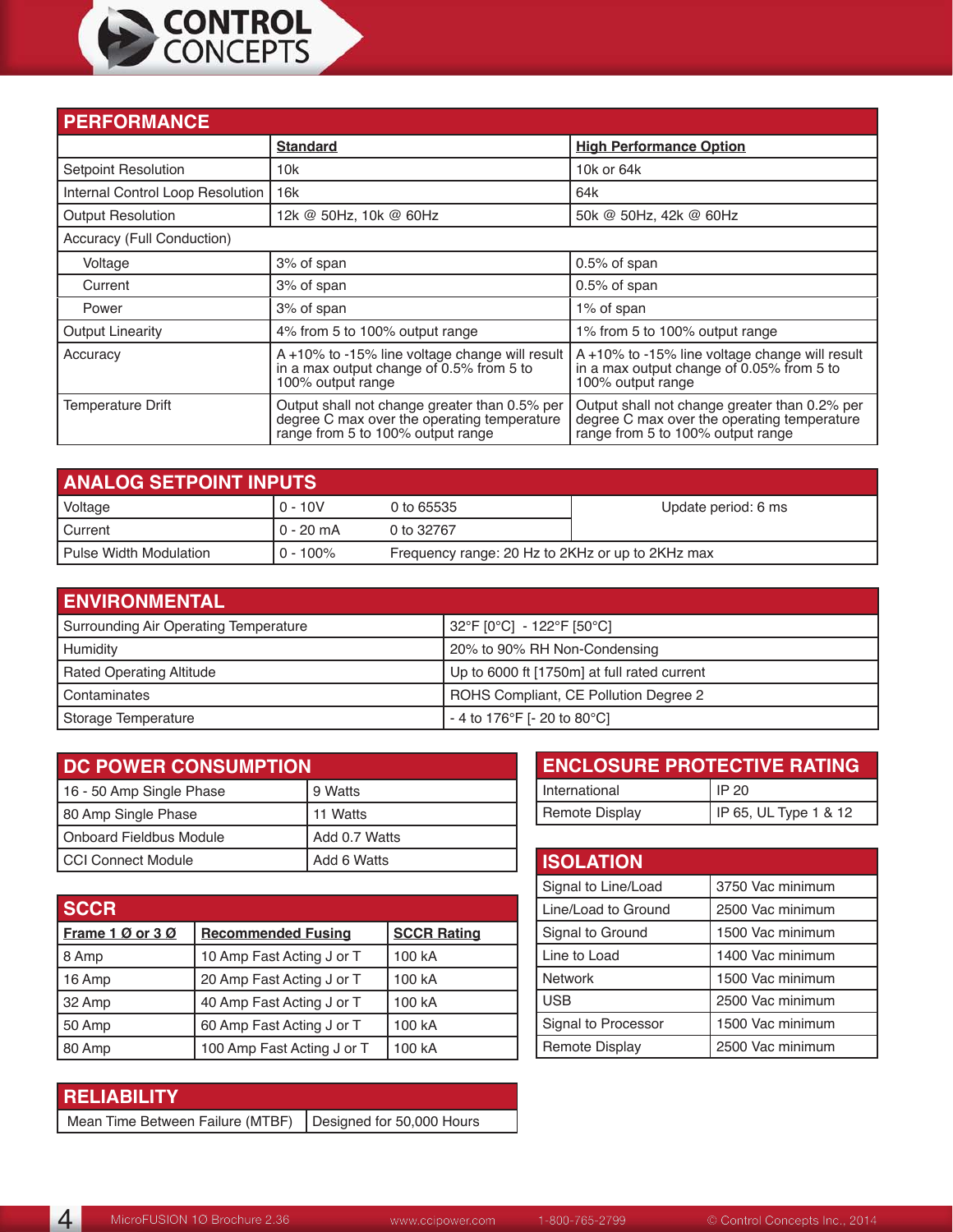

## FEATURE COMPARISON

MicroFUSION is available with one of four performance options: SX-S (Standard board), SX-L (Standard board with Current features), HX-L (High Performance Board with Current and Voltage features) and HX-P (Fully populated High Performance Board)

 $\bullet$  = Included  $\bullet$  = Field Upgradable Option<br>ption Available at Manufacturing Time  $\bullet$  = Not available  $\square$  = Option Available at Manufacturing Time

| <b>FEATURE LIST</b>                                                                              | <b>SX-S</b>              | SX-L                     | HX-L      | HX-P      |
|--------------------------------------------------------------------------------------------------|--------------------------|--------------------------|-----------|-----------|
| 24-600 VAC Auto-Ranging Input                                                                    | 0                        | O                        | ●         |           |
| Phase Angle and Zero Cross Firing Modes                                                          | $\bullet$                | $\bullet$                | $\bullet$ | $\bullet$ |
| <b>LED Bar Graph</b>                                                                             |                          | 0                        |           |           |
| <b>Touchsafe Design</b>                                                                          | $\bullet$                | $\bullet$                | $\bullet$ | ●         |
| UL-Listed, CE, 100kA SCCR, and RoHS certifications                                               | 0                        | $\bullet$                | $\bullet$ | ●         |
| Micro USB Connection (USB Plug-N-Play)                                                           | $\bullet$                | $\bullet$                |           |           |
| Free Control Panel Software                                                                      | $\bullet$                | $\bullet$                | ●         | ●         |
| <b>DIN Rail Mountable</b>                                                                        | $\bullet$                | $\bullet$                | $\bullet$ | $\bullet$ |
| <b>Panel Mount</b>                                                                               | $\bullet$                | $\bullet$                |           | $\bullet$ |
| RUN/STOP                                                                                         | $\bullet$                | $\bullet$                | ●         | ●         |
| <b>Overcurrent Trip</b>                                                                          | 0                        | 0                        |           |           |
| Analog Input (0-10V, 0/4-20 mA or potentiometer)                                                 | $\bullet$                | $\bullet$                |           | ●         |
| CCI Link™ Connectivity                                                                           | $\bullet$                | $\bullet$                | $\bullet$ | $\bullet$ |
| Fixed Current Limit - 105% of Frame                                                              |                          |                          |           |           |
| Adjustable Current Limit                                                                         | Ο                        | $\bullet$                | ●         | $\bullet$ |
| Alarm Relay                                                                                      | $\circ$                  | $\circ$                  | ●         | ●         |
| <b>Current Control</b>                                                                           | $\circ$                  | $\bullet$                | $\bullet$ | $\bullet$ |
| Load Voltage Control                                                                             | $\overline{\phantom{a}}$ | $\overline{\phantom{a}}$ | $\bullet$ | ●         |
| <b>Voltage Limit</b>                                                                             | ÷,                       | ÷                        |           | $\bullet$ |
| <b>Monitor Current</b>                                                                           | O                        | $\bullet$                | ●         | ●         |
| Analog Channel 2 Input                                                                           | $\circ$                  | $\circ$                  | $\circ$   | $\circ$   |
| General Purpose Input                                                                            | $\circ$                  | $\circ$                  | $\circ$   | $\circ$   |
| Pulse Width Modulation Input                                                                     | $\circ$                  | $\circ$                  | $\circ$   | $\circ$   |
| Accessory Option: Remote Display                                                                 | $\circ$                  | $\circ$                  | $\circ$   | $\circ$   |
| SYNC-GUARD™ Connectivity                                                                         | O                        | O                        | O         | $\circ$   |
| External Fieldbus Options: DeviceNet, Modbus TCP, Modubs RTU, EtherNet/IP,<br>PROFINET, EtherCat | O                        | O                        | O         | O         |
| Internal Fieldbus Options: PROFINET, Modbus TCP, and EtherNet/IP                                 | $\Box$                   | $\Box$                   | $\Box$    | $\Box$    |
| <b>External Panel Mount Heatsink</b>                                                             | □                        | $\Box$                   | $\Box$    | $\Box$    |
| <b>Water-Cooled Heatsink</b>                                                                     | $\Box$                   | $\Box$                   | $\Box$    | $\Box$    |
| Zero Cross Transformer Firing Mode                                                               |                          |                          | $\circ$   | $\circ$   |
| Retransmit (RTX): 2x High Resolution Analog Retransmits 0-10 VDC or 0/4-20 mA                    | $\overline{\phantom{a}}$ | $\overline{\phantom{a}}$ | $\circ$   | $\circ$   |
| Power Limit                                                                                      | $\overline{\phantom{a}}$ | $\overline{\phantom{0}}$ | $\circ$   | $\bullet$ |
| True Power Control                                                                               | $\overline{\phantom{a}}$ | $\overline{\phantom{a}}$ | $\bullet$ | $\bullet$ |
| Monitor True RMS Power                                                                           | ٠                        | $\overline{\phantom{0}}$ | $\circ$   | $\bullet$ |
| High Resolution Control Loop                                                                     | ÷                        | $\blacksquare$           | $\bullet$ | $\bullet$ |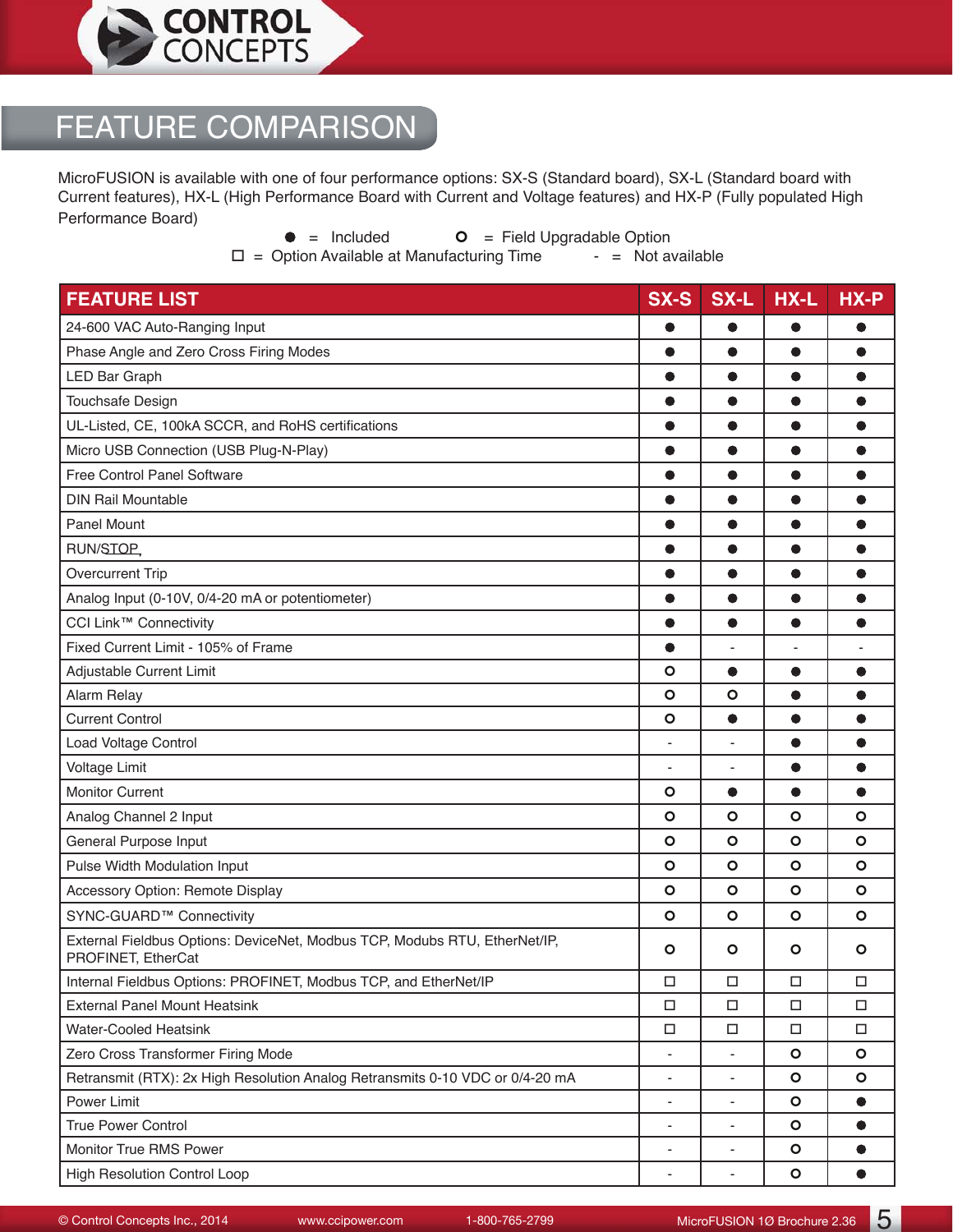

| <b>MODEL NUMBERS</b>                                                                                         | uF1            |
|--------------------------------------------------------------------------------------------------------------|----------------|
| <b>Board Type-</b>                                                                                           |                |
| $SX = Standard$                                                                                              |                |
| $HX = High$ performance<br>Terminal -                                                                        |                |
| $T =$ Pluggable terminal block<br>$R =$ Ring terminal <sup>1</sup>                                           |                |
| Frame Style ——                                                                                               |                |
| A = 16 - 32A (Panel Mount / DIN Rail)<br>$B = 50 - 80A$ (Panel Mount / DIN Rail)                             |                |
| Option Board ————                                                                                            |                |
| $0 = \text{None}$<br>$E =$ Modbus TCP                                                                        |                |
| $N = PROFINET$<br>$I = E$ therNet/IP<br>Amp Size —                                                           |                |
| $8 = 8$ Amps <sup>2</sup><br>$32 = 32$ Amps                                                                  | $80 = 80$ Amps |
| $16 = 16$ Amps<br>$50 = 50$ Amps                                                                             |                |
| Performance -<br>Available with SX:                                                                          |                |
| $S =$ Standard                                                                                               |                |
| $L =$ Adjustable Current Limit and current feedback                                                          |                |
| Available with HX:<br>L = Adjustable Current Limit, current feedback, load voltage feedback, & voltage limit |                |
| P = High Performace (Includes Load Voltage Feedback, True RMS Power Control,                                 |                |
| Current Limit, Power Limit, High Resolution Control Loop)                                                    |                |
| I/O -<br>$\theta$ = None (Only applicable for SX; HX board is equipped with an alarm relay by default)       |                |
| $1 =$ Alarm Relay (1x Form C)                                                                                |                |
| 2 = General Purpose Input / Analog Input Channel 2 / Pulse Width Modulation Input<br>$3 = Both$              |                |
| <b>Retransmits -</b>                                                                                         |                |
| $\theta$ = None                                                                                              |                |
| $R =$ Retransmits <sup>2</sup> (Two 16-bit analog retransmits for voltage, current, or power)                |                |
| Sync-<br>$\theta$ = None                                                                                     |                |
| S = Digital SYNC-GUARD™                                                                                      |                |
| Zero Cross Transformer Mode-                                                                                 |                |
| $\theta$ = None                                                                                              |                |
| $Z =$ Zero Cross Transformer Mode <sup>2</sup>                                                               |                |
| Branch Rated Class T Fuse Options -                                                                          |                |

#### Blank = None

| $F010 = 10A$ | $F035 = 35A$ | $F070 = 70A$                                        |
|--------------|--------------|-----------------------------------------------------|
| $F015 = 15A$ | $F040 = 40A$ | $F080 = 80A$                                        |
| $F020 = 20A$ | $F045 = 45A$ | $F090 = 90A$                                        |
| $F025 = 25A$ | $F050 = 50A$ | $F100 = 100A$                                       |
| $F030 = 30A$ | $F060 = 60A$ | See "Fusing Options," page 7, for more information. |
|              |              |                                                     |

<sup>1</sup> Contact factory for availability

2 Only available with HX type board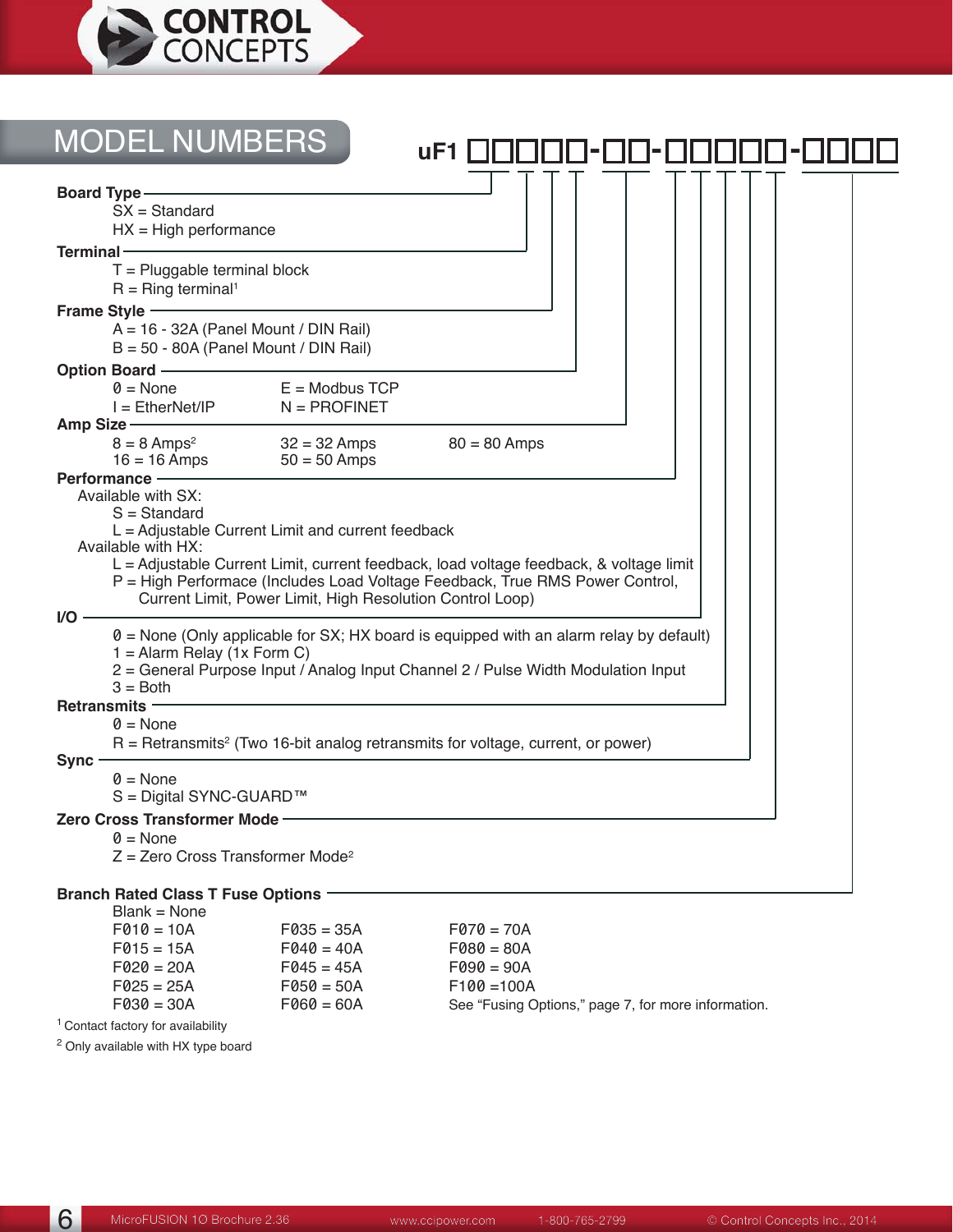

### FUSING OPTIONS

All touchsafe kits have 600 VAC, Branch-Rated, Class T Fusing

Single phase controllers require 2 Pole Fuseblocks.

#### TOUCHSAFE KITS

| <b>MODEL</b><br><b>NUMBER</b> | <b>CCI PART</b><br><b>NUMBER</b> | <b>AMP SIZE</b> | <b>DESCRIPTION</b>                                        |
|-------------------------------|----------------------------------|-----------------|-----------------------------------------------------------|
| F010                          | SFKTS62T10                       | 10              | 2 Pole Assy - 2 x Fuse, 1 x Block, 2 x Cover              |
| F015                          | SFKTS62T15                       | 15              | 2 Pole Assy - 2 x Fuse, 1 x Block, 2 x Cover              |
| F020                          | SFKTS62T20                       | 20              | 2 Pole Assy - 2 x Fuse, 1 x Block, 2 x Cover              |
| F025                          | SFKTS62T25                       | 25              | 2 Pole Assy - 2 x Fuse, 1 x Block, 2 x Cover              |
| F030                          | SFKTS62T30                       | 30              | 2 Pole Assy - 2 x Fuse, 1 x Block, 2 x Cover              |
| F035                          | SFKTS62T35                       | 35              | 2 Pole Assy - 2 x Fuse, 1 x Block, 2 x Cover              |
| F040                          | SFKTS62T40                       | 40              | 2 Pole Assy - 2 x Fuse, 1 x Block, 2 x Cover              |
| F045                          | SFKTS62T45                       | 45              | 2 Pole Assy - 2 x Fuse, 1 x Block, 2 x Cover              |
| F050                          | SFKTS62T50                       | 50              | 2 Pole Assy - 2 x Fuse, 1 x Block, 2 x Cover              |
| F060                          | SFKTS62T60                       | 60              | 2 Pole Assy - 2 x Fuse, 1 x Block, 2 x Cover              |
| F070                          | SFKTS61T70                       | 70              | 1 Pole Assy - 1 x Fuse, 1 x Block, 1 x Cover (2 included) |
| F080                          | SFKTS61T80                       | 80              | 1 Pole Assy - 1 x Fuse, 1 x Block, 1 x Cover (2 included) |
| F090                          | SFKTS61T90                       | 90              | 1 Pole Assy - 1 x Fuse, 1 x Block, 1 x Cover (2 included) |
| F100                          | SFKTS61T100                      | 100             | 1 Pole Assy - 1 x Fuse, 1 x Block, 1 x Cover (2 included) |

Recommended fuse sizing: 1.25 x SCR frame rating (Amps). For Phase Angle, select closest standard fuse size.

For Zero Cross, select next largest size.